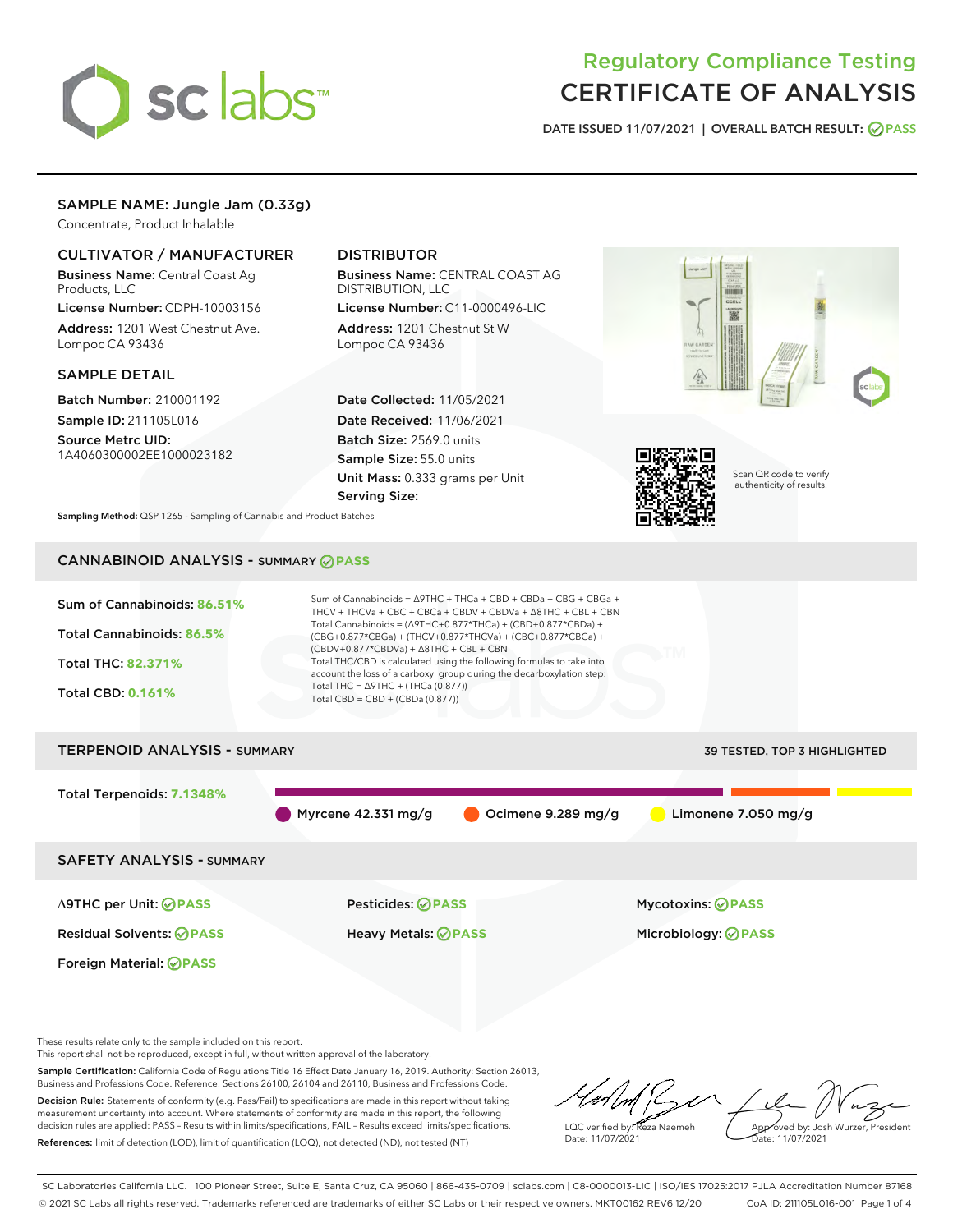



JUNGLE JAM (0.33G) | DATE ISSUED 11/07/2021 | OVERALL BATCH RESULT: @ PASS

#### CANNABINOID TEST RESULTS - 11/06/2021 2 PASS

Tested by high-performance liquid chromatography with diode-array detection (HPLC-DAD). **Method:** QSP 1157 - Analysis of Cannabinoids by HPLC-DAD

#### TOTAL CANNABINOIDS: **86.5%**

Total Cannabinoids (Total THC) + (Total CBD) + (Total CBG) + (Total THCV) + (Total CBC) + (Total CBDV) + ∆8THC + CBL + CBN

TOTAL THC: **82.371%** Total THC (∆9THC+0.877\*THCa)

TOTAL CBD: **0.161%**

Total CBD (CBD+0.877\*CBDa)

TOTAL CBG: 3.415% Total CBG (CBG+0.877\*CBGa)

TOTAL THCV: 0.4% Total THCV (THCV+0.877\*THCVa)

TOTAL CBC: ND Total CBC (CBC+0.877\*CBCa)

TOTAL CBDV: ND Total CBDV (CBDV+0.877\*CBDVa)

| <b>COMPOUND</b>  | LOD/LOQ<br>(mg/g)          | <b>MEASUREMENT</b><br><b>UNCERTAINTY</b><br>(mg/g) | <b>RESULT</b><br>(mg/g) | <b>RESULT</b><br>(%) |
|------------------|----------------------------|----------------------------------------------------|-------------------------|----------------------|
| <b>A9THC</b>     | 0.06 / 0.26                | ±28.336                                            | 823.71                  | 82.371               |
| <b>CBG</b>       | 0.06 / 0.19                | ±1.346                                             | 34.15                   | 3.415                |
| <b>THCV</b>      | 0.1 / 0.2                  | ±0.20                                              | 4.0                     | 0.40                 |
| <b>CBD</b>       | 0.07/0.29                  | ±0.075                                             | 1.61                    | 0.161                |
| <b>CBN</b>       | 0.1 / 0.3                  | $\pm 0.10$                                         | 1.6                     | 0.16                 |
| $\triangle$ 8THC | 0.1 / 0.4                  | N/A                                                | <b>ND</b>               | <b>ND</b>            |
| <b>THCa</b>      | 0.05/0.14                  | N/A                                                | <b>ND</b>               | <b>ND</b>            |
| <b>THCVa</b>     | 0.07/0.20                  | N/A                                                | <b>ND</b>               | <b>ND</b>            |
| <b>CBDa</b>      | 0.02/0.19                  | N/A                                                | <b>ND</b>               | <b>ND</b>            |
| <b>CBDV</b>      | 0.04 / 0.15                | N/A                                                | <b>ND</b>               | <b>ND</b>            |
| <b>CBDVa</b>     | 0.03/0.53                  | N/A                                                | <b>ND</b>               | <b>ND</b>            |
| <b>CBGa</b>      | 0.1/0.2                    | N/A                                                | <b>ND</b>               | <b>ND</b>            |
| <b>CBL</b>       | 0.06 / 0.24                | N/A                                                | <b>ND</b>               | <b>ND</b>            |
| <b>CBC</b>       | 0.2 / 0.5                  | N/A                                                | <b>ND</b>               | <b>ND</b>            |
| <b>CBCa</b>      | 0.07/0.28                  | N/A                                                | <b>ND</b>               | <b>ND</b>            |
|                  | <b>SUM OF CANNABINOIDS</b> |                                                    | 865.1 mg/g              | 86.51%               |

#### **UNIT MASS: 0.333 grams per Unit**

| ∆9THC per Unit                         | 1120 per-package limit | 274.30 mg/unit  | <b>PASS</b> |
|----------------------------------------|------------------------|-----------------|-------------|
| <b>Total THC per Unit</b>              |                        | 274.30 mg/unit  |             |
| <b>CBD per Unit</b>                    |                        | $0.54$ mg/unit  |             |
| <b>Total CBD per Unit</b>              |                        | $0.54$ mg/unit  |             |
| <b>Sum of Cannabinoids</b><br>per Unit |                        | 288.1 mg/unit   |             |
| <b>Total Cannabinoids</b><br>per Unit  |                        | $288.0$ mg/unit |             |

| <b>COMPOUND</b>         | LOD/LOQ<br>(mg/g)    | <b>MEASUREMENT</b><br><b>UNCERTAINTY</b><br>(mq/q) | <b>RESULT</b><br>(mg/g)                         | <b>RESULT</b><br>(%) |
|-------------------------|----------------------|----------------------------------------------------|-------------------------------------------------|----------------------|
| <b>Myrcene</b>          | 0.008 / 0.025        | ±0.5461                                            | 42.331                                          | 4.2331               |
| Ocimene                 | 0.011 / 0.038        | ±0.2982                                            | 9.289                                           | 0.9289               |
| Limonene                | 0.005 / 0.016        | ±0.1008                                            | 7.050                                           | 0.7050               |
| $\beta$ Caryophyllene   | 0.004 / 0.012        | ±0.1264                                            | 3.551                                           | 0.3551               |
| $\alpha$ Pinene         | 0.005 / 0.017        | ±0.0242                                            | 2.814                                           | 0.2814               |
| <b>β Pinene</b>         | 0.004 / 0.014        | ±0.0230                                            | 2.001                                           | 0.2001               |
| Linalool                | 0.009 / 0.032        | ±0.0367                                            | 0.966                                           | 0.0966               |
| $\alpha$ Humulene       | 0.009 / 0.029        | ±0.0304                                            | 0.946                                           | 0.0946               |
| Terpineol               | 0.016 / 0.055        | ±0.0429                                            | 0.698                                           | 0.0698               |
| trans-ß-Farnesene       | 0.008 / 0.025        | ±0.0197                                            | 0.554                                           | 0.0554               |
| Fenchol                 | 0.010 / 0.034        | ±0.0114                                            | 0.295                                           | 0.0295               |
| Valencene               | 0.009 / 0.030        | ±0.0128                                            | 0.186                                           | 0.0186               |
| Camphene                | 0.005 / 0.015        | ±0.0017                                            | 0.150                                           | 0.0150               |
| Terpinolene             | 0.008 / 0.026        | ±0.0024                                            | 0.117                                           | 0.0117               |
| Nerolidol               | 0.009 / 0.028        | ±0.0047                                            | 0.074                                           | 0.0074               |
| Citronellol             | 0.003 / 0.010        | ±0.0036                                            | 0.073                                           | 0.0073               |
| $\alpha$ Bisabolol      | 0.008 / 0.026        | ±0.0034                                            | 0.064                                           | 0.0064               |
| Guaiol                  | <i>0.009 / 0.030</i> | ±0.0026                                            | 0.056                                           | 0.0056               |
| <b>Borneol</b>          | 0.005 / 0.016        | ±0.0021                                            | 0.050                                           | 0.0050               |
| Fenchone                | 0.009 / 0.028        | ±0.0013                                            | 0.046                                           | 0.0046               |
| Sabinene                | 0.004 / 0.014        | ±0.0002                                            | 0.020                                           | 0.0020               |
| <b>Geranyl Acetate</b>  | 0.004 / 0.014        | ±0.0007                                            | 0.017                                           | 0.0017               |
| $\alpha$ Terpinene      | 0.005 / 0.017        | N/A                                                | <loq< th=""><th><loq< th=""></loq<></th></loq<> | <loq< th=""></loq<>  |
| $\gamma$ Terpinene      | 0.006 / 0.018        | N/A                                                | <loq< th=""><th><loq< th=""></loq<></th></loq<> | <loq< th=""></loq<>  |
| Sabinene Hydrate        | 0.006 / 0.022        | N/A                                                | <loq< th=""><th><loq< th=""></loq<></th></loq<> | <loq< th=""></loq<>  |
| Nerol                   | 0.003 / 0.011        | N/A                                                | 100                                             | <loq< th=""></loq<>  |
| Geraniol                | 0.002 / 0.007        | N/A                                                | <loq< th=""><th><loq< th=""></loq<></th></loq<> | <loq< th=""></loq<>  |
| Caryophyllene<br>Oxide  | 0.010 / 0.033        | N/A                                                | <loq< th=""><th><loq< th=""></loq<></th></loq<> | <loq< th=""></loq<>  |
| $\alpha$ Phellandrene   | 0.006 / 0.020        | N/A                                                | <b>ND</b>                                       | ND                   |
| 3 Carene                | 0.005/0.018          | N/A                                                | <b>ND</b>                                       | <b>ND</b>            |
| p-Cymene                | 0.005 / 0.016        | N/A                                                | ND                                              | ND                   |
| Eucalyptol              | 0.006 / 0.018        | N/A                                                | ND                                              | ND                   |
| (-)-Isopulegol          | 0.005 / 0.016        | N/A                                                | ND                                              | ND                   |
| Camphor                 | 0.006 / 0.019        | N/A                                                | ND                                              | ND                   |
| Isoborneol              | 0.004 / 0.012        | N/A                                                | ND                                              | ND                   |
| Menthol                 | 0.008 / 0.025        | N/A                                                | ND                                              | ND                   |
| R-(+)-Pulegone          | 0.003 / 0.011        | N/A                                                | ND                                              | ND                   |
| $\alpha$ Cedrene        | 0.005 / 0.016        | N/A                                                | ND                                              | ND                   |
| Cedrol                  | 0.008 / 0.027        | N/A                                                | ND                                              | ND                   |
| <b>TOTAL TERPENOIDS</b> |                      |                                                    | 71.348 mg/g                                     | 7.1348%              |

SC Laboratories California LLC. | 100 Pioneer Street, Suite E, Santa Cruz, CA 95060 | 866-435-0709 | sclabs.com | C8-0000013-LIC | ISO/IES 17025:2017 PJLA Accreditation Number 87168 © 2021 SC Labs all rights reserved. Trademarks referenced are trademarks of either SC Labs or their respective owners. MKT00162 REV6 12/20 CoA ID: 211105L016-001 Page 2 of 4

## TERPENOID TEST RESULTS - 11/07/2021

Terpene analysis utilizing gas chromatography-flame ionization detection (GC-FID). **Method:** QSP 1192 - Analysis of Terpenoids by GC-FID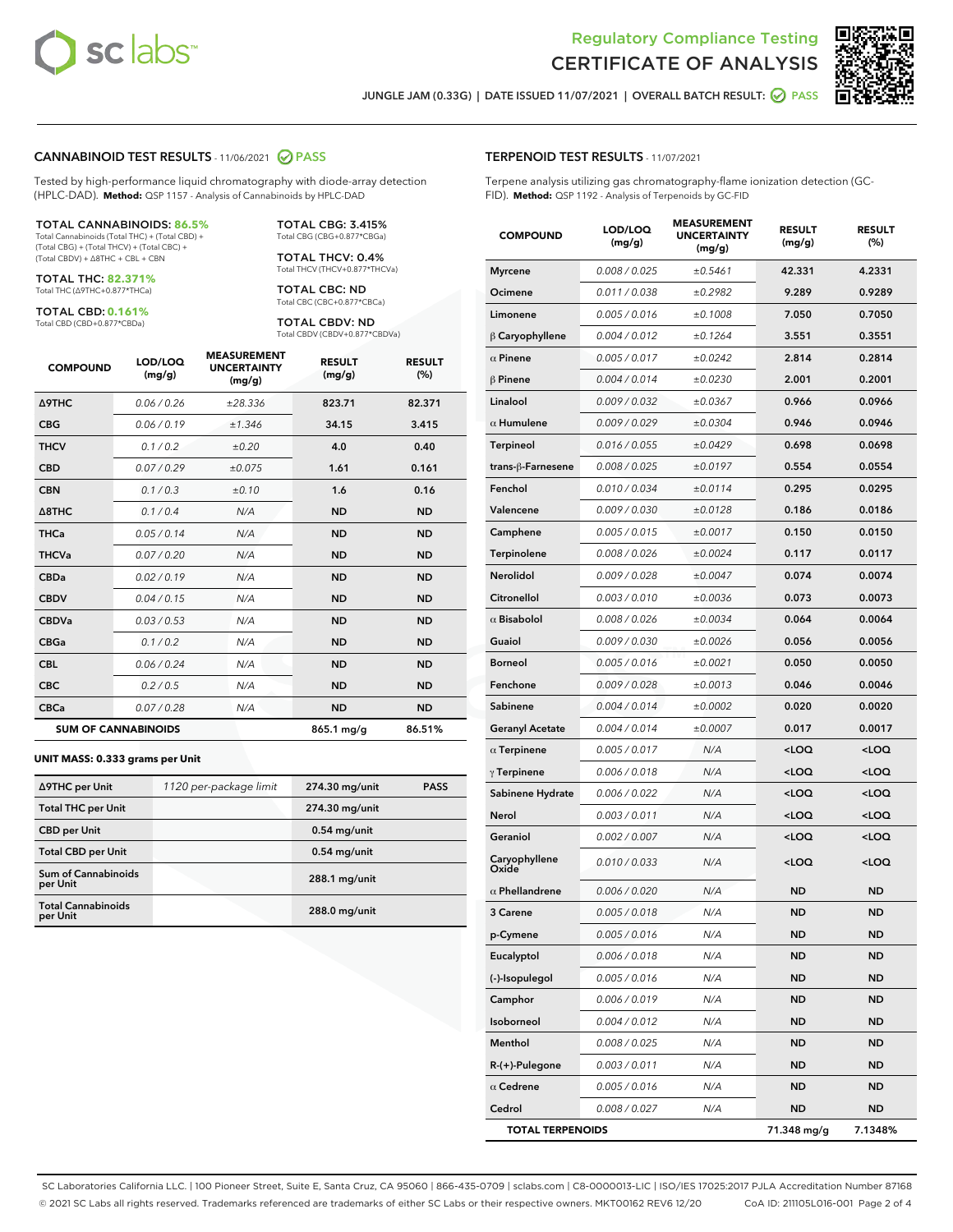



JUNGLE JAM (0.33G) | DATE ISSUED 11/07/2021 | OVERALL BATCH RESULT: 2 PASS

# CATEGORY 1 PESTICIDE TEST RESULTS - 11/06/2021 2 PASS

Pesticide and plant growth regulator analysis utilizing high-performance liquid chromatography-mass spectrometry (HPLC-MS) or gas chromatography-mass spectrometry (GC-MS). \*GC-MS utilized where indicated. **Method:** QSP 1212 - Analysis of Pesticides and Mycotoxins by LC-MS or QSP 1213 - Analysis of Pesticides by GC-MS

| <b>Aldicarb</b><br>0.03 / 0.08<br><b>ND</b><br>$\ge$ LOD<br>N/A<br><b>PASS</b><br>Carbofuran<br>0.02/0.05<br>$\ge$ LOD<br>N/A<br><b>ND</b><br><b>PASS</b><br>Chlordane*<br>0.03 / 0.08<br><b>ND</b><br>$>$ LOD<br>N/A<br><b>PASS</b><br>0.03/0.10<br><b>ND</b><br><b>PASS</b><br>Chlorfenapyr*<br>$\ge$ LOD<br>N/A<br>0.02 / 0.06<br>N/A<br><b>ND</b><br><b>PASS</b><br>Chlorpyrifos<br>$\ge$ LOD<br>0.02 / 0.07<br>N/A<br><b>ND</b><br><b>PASS</b><br>Coumaphos<br>$>$ LOD<br>Daminozide<br>0.02 / 0.07<br>$\ge$ LOD<br>N/A<br><b>ND</b><br><b>PASS</b><br><b>DDVP</b><br>0.03/0.09<br>$\ge$ LOD<br>N/A<br><b>ND</b><br><b>PASS</b><br>(Dichlorvos)<br>Dimethoate<br><b>ND</b><br><b>PASS</b><br>0.03 / 0.08<br>$>$ LOD<br>N/A<br>0.03/0.10<br>Ethoprop(hos)<br>$\ge$ LOD<br>N/A<br><b>ND</b><br><b>PASS</b><br>0.02 / 0.06<br>$\ge$ LOD<br>N/A<br><b>ND</b><br><b>PASS</b><br>Etofenprox<br>Fenoxycarb<br>0.03 / 0.08<br>$>$ LOD<br>N/A<br><b>ND</b><br><b>PASS</b><br>0.03 / 0.08<br><b>ND</b><br><b>PASS</b><br>Fipronil<br>$\ge$ LOD<br>N/A<br>Imazalil<br>0.02 / 0.06<br>$>$ LOD<br>N/A<br><b>ND</b><br><b>PASS</b><br>0.02 / 0.07<br>Methiocarb<br>N/A<br><b>ND</b><br>$>$ LOD<br><b>PASS</b><br>Methyl<br>0.03/0.10<br>$\ge$ LOD<br>N/A<br><b>ND</b><br><b>PASS</b><br>parathion<br>0.03/0.09<br>$\ge$ LOD<br>N/A<br><b>ND</b><br><b>PASS</b><br><b>Mevinphos</b><br>Paclobutrazol<br>0.02 / 0.05<br>$\ge$ LOD<br>N/A<br><b>ND</b><br><b>PASS</b><br>0.03/0.09<br>N/A<br>$\ge$ LOD<br><b>ND</b><br><b>PASS</b><br>Propoxur<br>0.03 / 0.08<br><b>ND</b><br><b>PASS</b><br>Spiroxamine<br>$\ge$ LOD<br>N/A<br><b>PASS</b><br>Thiacloprid<br>0.03/0.10<br>$\ge$ LOD<br>N/A<br><b>ND</b> | <b>COMPOUND</b> | LOD/LOQ<br>$(\mu g/g)$ | <b>ACTION</b><br>LIMIT<br>$(\mu g/g)$ | <b>MEASUREMENT</b><br><b>UNCERTAINTY</b><br>$(\mu g/g)$ | <b>RESULT</b><br>$(\mu g/g)$ | <b>RESULT</b> |
|----------------------------------------------------------------------------------------------------------------------------------------------------------------------------------------------------------------------------------------------------------------------------------------------------------------------------------------------------------------------------------------------------------------------------------------------------------------------------------------------------------------------------------------------------------------------------------------------------------------------------------------------------------------------------------------------------------------------------------------------------------------------------------------------------------------------------------------------------------------------------------------------------------------------------------------------------------------------------------------------------------------------------------------------------------------------------------------------------------------------------------------------------------------------------------------------------------------------------------------------------------------------------------------------------------------------------------------------------------------------------------------------------------------------------------------------------------------------------------------------------------------------------------------------------------------------------------------------------------------------------------------------------------------------------------------------|-----------------|------------------------|---------------------------------------|---------------------------------------------------------|------------------------------|---------------|
|                                                                                                                                                                                                                                                                                                                                                                                                                                                                                                                                                                                                                                                                                                                                                                                                                                                                                                                                                                                                                                                                                                                                                                                                                                                                                                                                                                                                                                                                                                                                                                                                                                                                                              |                 |                        |                                       |                                                         |                              |               |
|                                                                                                                                                                                                                                                                                                                                                                                                                                                                                                                                                                                                                                                                                                                                                                                                                                                                                                                                                                                                                                                                                                                                                                                                                                                                                                                                                                                                                                                                                                                                                                                                                                                                                              |                 |                        |                                       |                                                         |                              |               |
|                                                                                                                                                                                                                                                                                                                                                                                                                                                                                                                                                                                                                                                                                                                                                                                                                                                                                                                                                                                                                                                                                                                                                                                                                                                                                                                                                                                                                                                                                                                                                                                                                                                                                              |                 |                        |                                       |                                                         |                              |               |
|                                                                                                                                                                                                                                                                                                                                                                                                                                                                                                                                                                                                                                                                                                                                                                                                                                                                                                                                                                                                                                                                                                                                                                                                                                                                                                                                                                                                                                                                                                                                                                                                                                                                                              |                 |                        |                                       |                                                         |                              |               |
|                                                                                                                                                                                                                                                                                                                                                                                                                                                                                                                                                                                                                                                                                                                                                                                                                                                                                                                                                                                                                                                                                                                                                                                                                                                                                                                                                                                                                                                                                                                                                                                                                                                                                              |                 |                        |                                       |                                                         |                              |               |
|                                                                                                                                                                                                                                                                                                                                                                                                                                                                                                                                                                                                                                                                                                                                                                                                                                                                                                                                                                                                                                                                                                                                                                                                                                                                                                                                                                                                                                                                                                                                                                                                                                                                                              |                 |                        |                                       |                                                         |                              |               |
|                                                                                                                                                                                                                                                                                                                                                                                                                                                                                                                                                                                                                                                                                                                                                                                                                                                                                                                                                                                                                                                                                                                                                                                                                                                                                                                                                                                                                                                                                                                                                                                                                                                                                              |                 |                        |                                       |                                                         |                              |               |
|                                                                                                                                                                                                                                                                                                                                                                                                                                                                                                                                                                                                                                                                                                                                                                                                                                                                                                                                                                                                                                                                                                                                                                                                                                                                                                                                                                                                                                                                                                                                                                                                                                                                                              |                 |                        |                                       |                                                         |                              |               |
|                                                                                                                                                                                                                                                                                                                                                                                                                                                                                                                                                                                                                                                                                                                                                                                                                                                                                                                                                                                                                                                                                                                                                                                                                                                                                                                                                                                                                                                                                                                                                                                                                                                                                              |                 |                        |                                       |                                                         |                              |               |
|                                                                                                                                                                                                                                                                                                                                                                                                                                                                                                                                                                                                                                                                                                                                                                                                                                                                                                                                                                                                                                                                                                                                                                                                                                                                                                                                                                                                                                                                                                                                                                                                                                                                                              |                 |                        |                                       |                                                         |                              |               |
|                                                                                                                                                                                                                                                                                                                                                                                                                                                                                                                                                                                                                                                                                                                                                                                                                                                                                                                                                                                                                                                                                                                                                                                                                                                                                                                                                                                                                                                                                                                                                                                                                                                                                              |                 |                        |                                       |                                                         |                              |               |
|                                                                                                                                                                                                                                                                                                                                                                                                                                                                                                                                                                                                                                                                                                                                                                                                                                                                                                                                                                                                                                                                                                                                                                                                                                                                                                                                                                                                                                                                                                                                                                                                                                                                                              |                 |                        |                                       |                                                         |                              |               |
|                                                                                                                                                                                                                                                                                                                                                                                                                                                                                                                                                                                                                                                                                                                                                                                                                                                                                                                                                                                                                                                                                                                                                                                                                                                                                                                                                                                                                                                                                                                                                                                                                                                                                              |                 |                        |                                       |                                                         |                              |               |
|                                                                                                                                                                                                                                                                                                                                                                                                                                                                                                                                                                                                                                                                                                                                                                                                                                                                                                                                                                                                                                                                                                                                                                                                                                                                                                                                                                                                                                                                                                                                                                                                                                                                                              |                 |                        |                                       |                                                         |                              |               |
|                                                                                                                                                                                                                                                                                                                                                                                                                                                                                                                                                                                                                                                                                                                                                                                                                                                                                                                                                                                                                                                                                                                                                                                                                                                                                                                                                                                                                                                                                                                                                                                                                                                                                              |                 |                        |                                       |                                                         |                              |               |
|                                                                                                                                                                                                                                                                                                                                                                                                                                                                                                                                                                                                                                                                                                                                                                                                                                                                                                                                                                                                                                                                                                                                                                                                                                                                                                                                                                                                                                                                                                                                                                                                                                                                                              |                 |                        |                                       |                                                         |                              |               |
|                                                                                                                                                                                                                                                                                                                                                                                                                                                                                                                                                                                                                                                                                                                                                                                                                                                                                                                                                                                                                                                                                                                                                                                                                                                                                                                                                                                                                                                                                                                                                                                                                                                                                              |                 |                        |                                       |                                                         |                              |               |
|                                                                                                                                                                                                                                                                                                                                                                                                                                                                                                                                                                                                                                                                                                                                                                                                                                                                                                                                                                                                                                                                                                                                                                                                                                                                                                                                                                                                                                                                                                                                                                                                                                                                                              |                 |                        |                                       |                                                         |                              |               |
|                                                                                                                                                                                                                                                                                                                                                                                                                                                                                                                                                                                                                                                                                                                                                                                                                                                                                                                                                                                                                                                                                                                                                                                                                                                                                                                                                                                                                                                                                                                                                                                                                                                                                              |                 |                        |                                       |                                                         |                              |               |
|                                                                                                                                                                                                                                                                                                                                                                                                                                                                                                                                                                                                                                                                                                                                                                                                                                                                                                                                                                                                                                                                                                                                                                                                                                                                                                                                                                                                                                                                                                                                                                                                                                                                                              |                 |                        |                                       |                                                         |                              |               |
|                                                                                                                                                                                                                                                                                                                                                                                                                                                                                                                                                                                                                                                                                                                                                                                                                                                                                                                                                                                                                                                                                                                                                                                                                                                                                                                                                                                                                                                                                                                                                                                                                                                                                              |                 |                        |                                       |                                                         |                              |               |

#### CATEGORY 2 PESTICIDE TEST RESULTS - 11/06/2021 @ PASS

| <b>COMPOUND</b>          | LOD/LOO<br>$(\mu g/g)$ | <b>ACTION</b><br>LIMIT<br>$(\mu g/g)$ | <b>MEASUREMENT</b><br><b>UNCERTAINTY</b><br>$(\mu g/g)$ | <b>RESULT</b><br>$(\mu g/g)$ | <b>RESULT</b> |  |
|--------------------------|------------------------|---------------------------------------|---------------------------------------------------------|------------------------------|---------------|--|
| Abamectin                | 0.03/0.10              | 0.1                                   | N/A                                                     | <b>ND</b>                    | <b>PASS</b>   |  |
| Acephate                 | 0.02/0.07              | 0.1                                   | N/A                                                     | <b>ND</b>                    | <b>PASS</b>   |  |
| Acequinocyl              | 0.02/0.07              | 0.1                                   | N/A                                                     | <b>ND</b>                    | <b>PASS</b>   |  |
| Acetamiprid              | 0.02/0.05              | 0.1                                   | N/A                                                     | <b>ND</b>                    | <b>PASS</b>   |  |
| Azoxystrobin             | 0.02/0.07              | 0.1                                   | N/A                                                     | <b>ND</b>                    | <b>PASS</b>   |  |
| <b>Bifenazate</b>        | 0.01 / 0.04            | 0.1                                   | N/A                                                     | <b>ND</b>                    | <b>PASS</b>   |  |
| <b>Bifenthrin</b>        | 0.02 / 0.05            | 3                                     | N/A                                                     | <b>ND</b>                    | <b>PASS</b>   |  |
| <b>Boscalid</b>          | 0.03/0.09              | 0.1                                   | N/A                                                     | <b>ND</b>                    | <b>PASS</b>   |  |
| Captan                   | 0.19/0.57              | 07                                    | N/A                                                     | <b>ND</b>                    | <b>PASS</b>   |  |
| Carbaryl                 | 0.02/0.06              | 0.5                                   | N/A                                                     | <b>ND</b>                    | <b>PASS</b>   |  |
| Chlorantranilip-<br>role | 0.04/0.12              | 10                                    | N/A                                                     | <b>ND</b>                    | <b>PASS</b>   |  |
| Clofentezine             | 0 03 / 0 09            | 0 <sub>1</sub>                        | N/A                                                     | <b>ND</b>                    | <b>PASS</b>   |  |

## CATEGORY 2 PESTICIDE TEST RESULTS - 11/06/2021 continued

| <b>COMPOUND</b>               | LOD/LOQ<br>(µg/g) | <b>ACTION</b><br><b>LIMIT</b><br>$(\mu g/g)$ | <b>MEASUREMENT</b><br><b>UNCERTAINTY</b><br>$(\mu g/g)$ | <b>RESULT</b><br>(µg/g) | <b>RESULT</b> |
|-------------------------------|-------------------|----------------------------------------------|---------------------------------------------------------|-------------------------|---------------|
| Cyfluthrin                    | 0.12 / 0.38       | $\overline{c}$                               | N/A                                                     | ND                      | <b>PASS</b>   |
| Cypermethrin                  | 0.11 / 0.32       | $\mathcal{I}$                                | N/A                                                     | ND                      | <b>PASS</b>   |
| Diazinon                      | 0.02 / 0.05       | 0.1                                          | N/A                                                     | <b>ND</b>               | <b>PASS</b>   |
| Dimethomorph                  | 0.03 / 0.09       | $\overline{c}$                               | N/A                                                     | ND                      | <b>PASS</b>   |
| Etoxazole                     | 0.02 / 0.06       | 0.1                                          | N/A                                                     | ND                      | <b>PASS</b>   |
| Fenhexamid                    | 0.03 / 0.09       | 0.1                                          | N/A                                                     | <b>ND</b>               | <b>PASS</b>   |
| Fenpyroximate                 | 0.02 / 0.06       | 0.1                                          | N/A                                                     | ND                      | <b>PASS</b>   |
| Flonicamid                    | 0.03 / 0.10       | 0.1                                          | N/A                                                     | ND                      | <b>PASS</b>   |
| Fludioxonil                   | 0.03 / 0.10       | 0.1                                          | N/A                                                     | ND                      | <b>PASS</b>   |
| Hexythiazox                   | 0.02 / 0.07       | 0.1                                          | N/A                                                     | ND                      | <b>PASS</b>   |
| Imidacloprid                  | 0.04 / 0.11       | 5                                            | N/A                                                     | ND                      | <b>PASS</b>   |
| Kresoxim-methyl               | 0.02 / 0.07       | 0.1                                          | N/A                                                     | ND                      | <b>PASS</b>   |
| <b>Malathion</b>              | 0.03 / 0.09       | 0.5                                          | N/A                                                     | ND                      | <b>PASS</b>   |
| Metalaxyl                     | 0.02 / 0.07       | $\overline{c}$                               | N/A                                                     | ND                      | <b>PASS</b>   |
| Methomyl                      | 0.03 / 0.10       | 1                                            | N/A                                                     | <b>ND</b>               | <b>PASS</b>   |
| Myclobutanil                  | 0.03 / 0.09       | 0.1                                          | N/A                                                     | ND                      | <b>PASS</b>   |
| Naled                         | 0.02 / 0.07       | 0.1                                          | N/A                                                     | ND                      | <b>PASS</b>   |
| Oxamyl                        | 0.04 / 0.11       | 0.5                                          | N/A                                                     | ND                      | <b>PASS</b>   |
| Pentachloronitro-<br>benzene* | 0.03 / 0.09       | 0.1                                          | N/A                                                     | ND                      | <b>PASS</b>   |
| Permethrin                    | 0.04 / 0.12       | 0.5                                          | N/A                                                     | ND                      | <b>PASS</b>   |
| Phosmet                       | 0.03 / 0.10       | 0.1                                          | N/A                                                     | ND                      | <b>PASS</b>   |
| Piperonylbu-<br>toxide        | 0.02 / 0.07       | 3                                            | N/A                                                     | ND                      | <b>PASS</b>   |
| Prallethrin                   | 0.03 / 0.08       | 0.1                                          | N/A                                                     | ND                      | <b>PASS</b>   |
| Propiconazole                 | 0.02 / 0.07       | 0.1                                          | N/A                                                     | ND                      | <b>PASS</b>   |
| Pyrethrins                    | 0.04 / 0.12       | 0.5                                          | N/A                                                     | ND                      | <b>PASS</b>   |
| Pyridaben                     | 0.02 / 0.07       | 0.1                                          | N/A                                                     | ND                      | <b>PASS</b>   |
| Spinetoram                    | 0.02 / 0.07       | 0.1                                          | N/A                                                     | ND                      | <b>PASS</b>   |
| Spinosad                      | 0.02 / 0.07       | 0.1                                          | N/A                                                     | ND                      | <b>PASS</b>   |
| Spiromesifen                  | 0.02 / 0.05       | 0.1                                          | N/A                                                     | <b>ND</b>               | <b>PASS</b>   |
| Spirotetramat                 | 0.02 / 0.06       | 0.1                                          | N/A                                                     | ND                      | <b>PASS</b>   |
| Tebuconazole                  | 0.02 / 0.07       | 0.1                                          | N/A                                                     | ND                      | <b>PASS</b>   |
| Thiamethoxam                  | 0.03 / 0.10       | 5                                            | N/A                                                     | ND                      | <b>PASS</b>   |
| Trifloxystrobin               | 0.03 / 0.08       | 0.1                                          | N/A                                                     | <b>ND</b>               | <b>PASS</b>   |

SC Laboratories California LLC. | 100 Pioneer Street, Suite E, Santa Cruz, CA 95060 | 866-435-0709 | sclabs.com | C8-0000013-LIC | ISO/IES 17025:2017 PJLA Accreditation Number 87168 © 2021 SC Labs all rights reserved. Trademarks referenced are trademarks of either SC Labs or their respective owners. MKT00162 REV6 12/20 CoA ID: 211105L016-001 Page 3 of 4